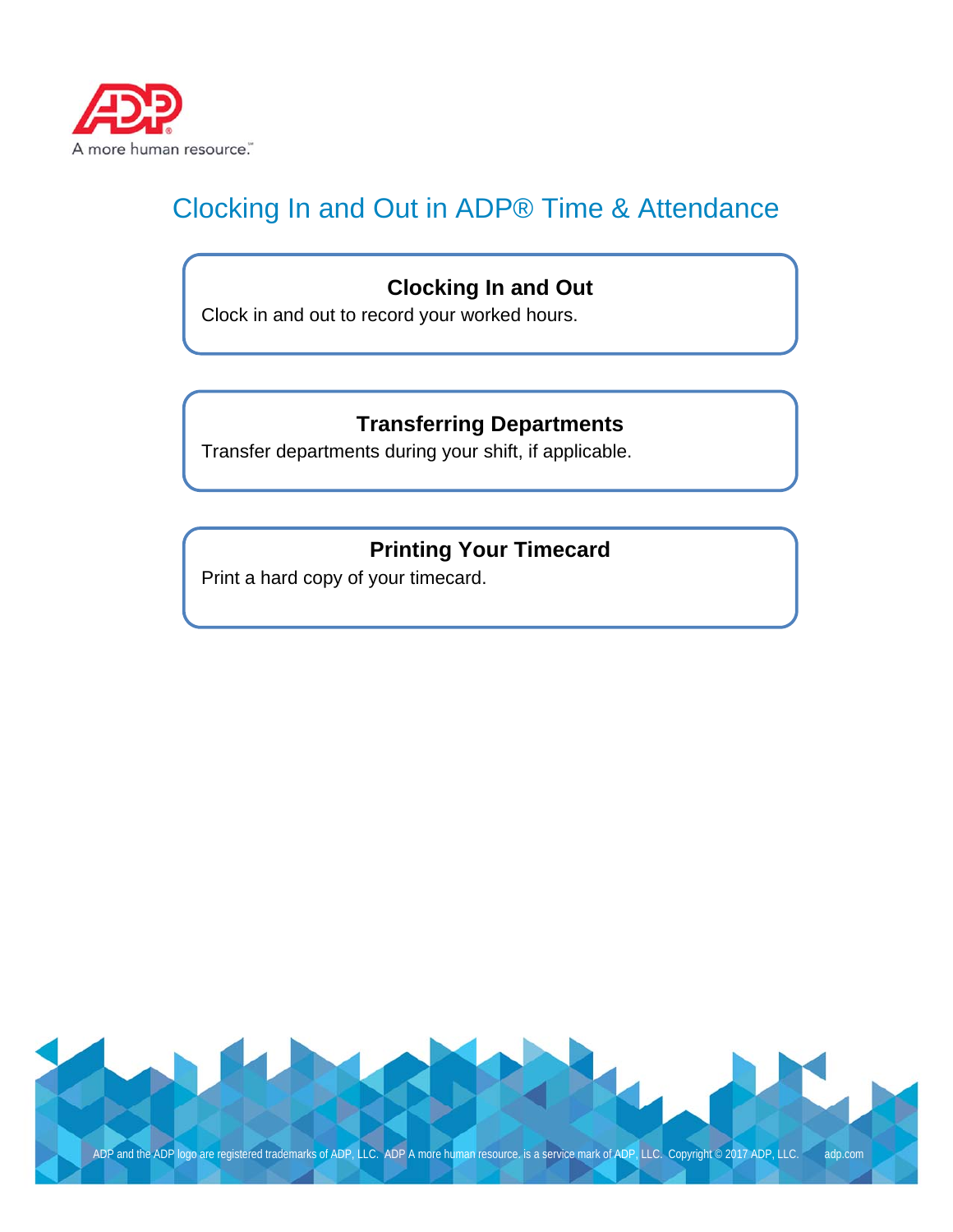

## Clocking In and Out

1. On the Dashboard, in the **Your Time** tile, click the **Clock In** icon.



2. The tile displays the time and date that you clocked in.



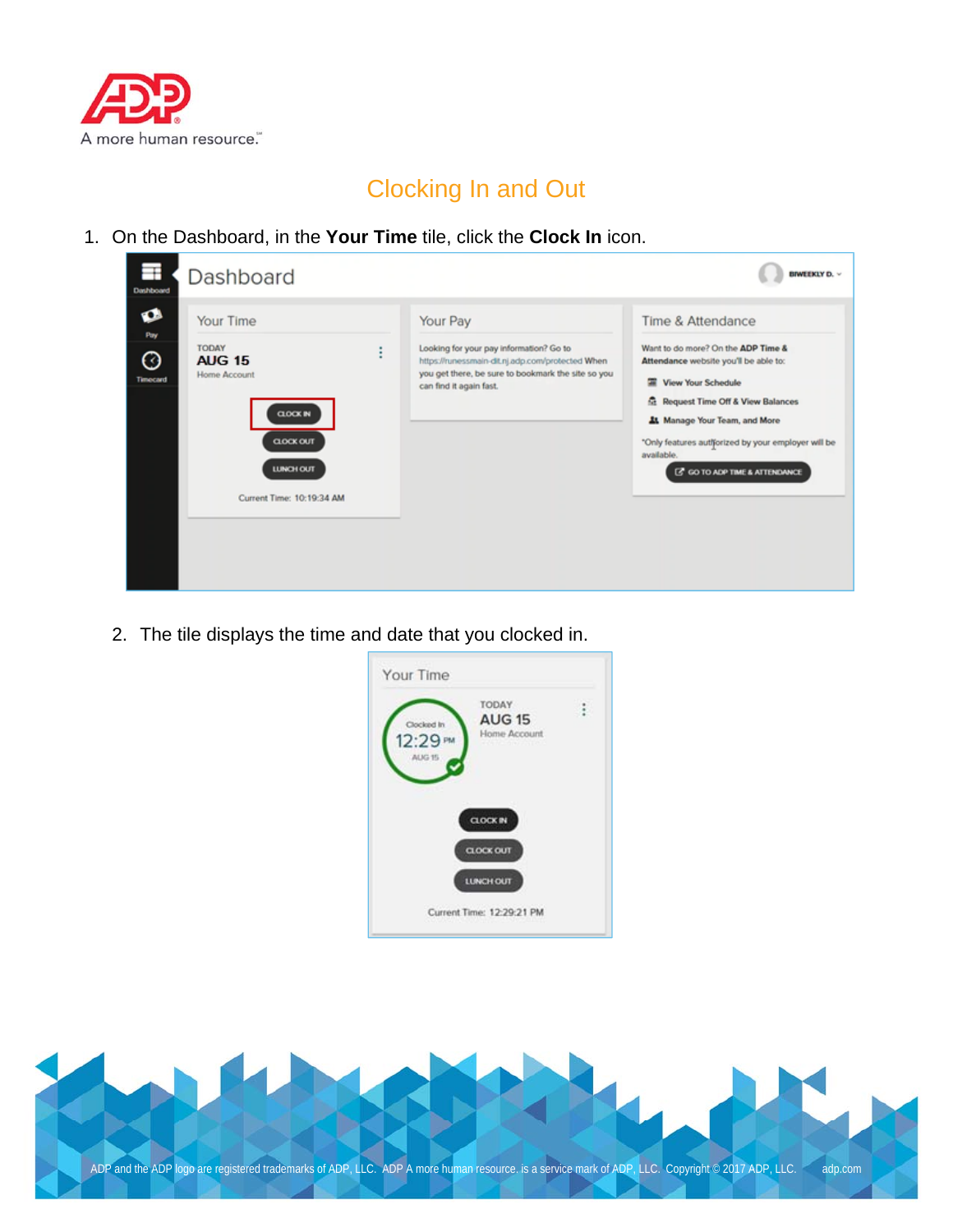

3. To clock out for lunch, click **Lunch Out**. The tile displays the time that you lunched out.



4. To clock out, click **Clock Out**. The tile displays the time that you clocked out.



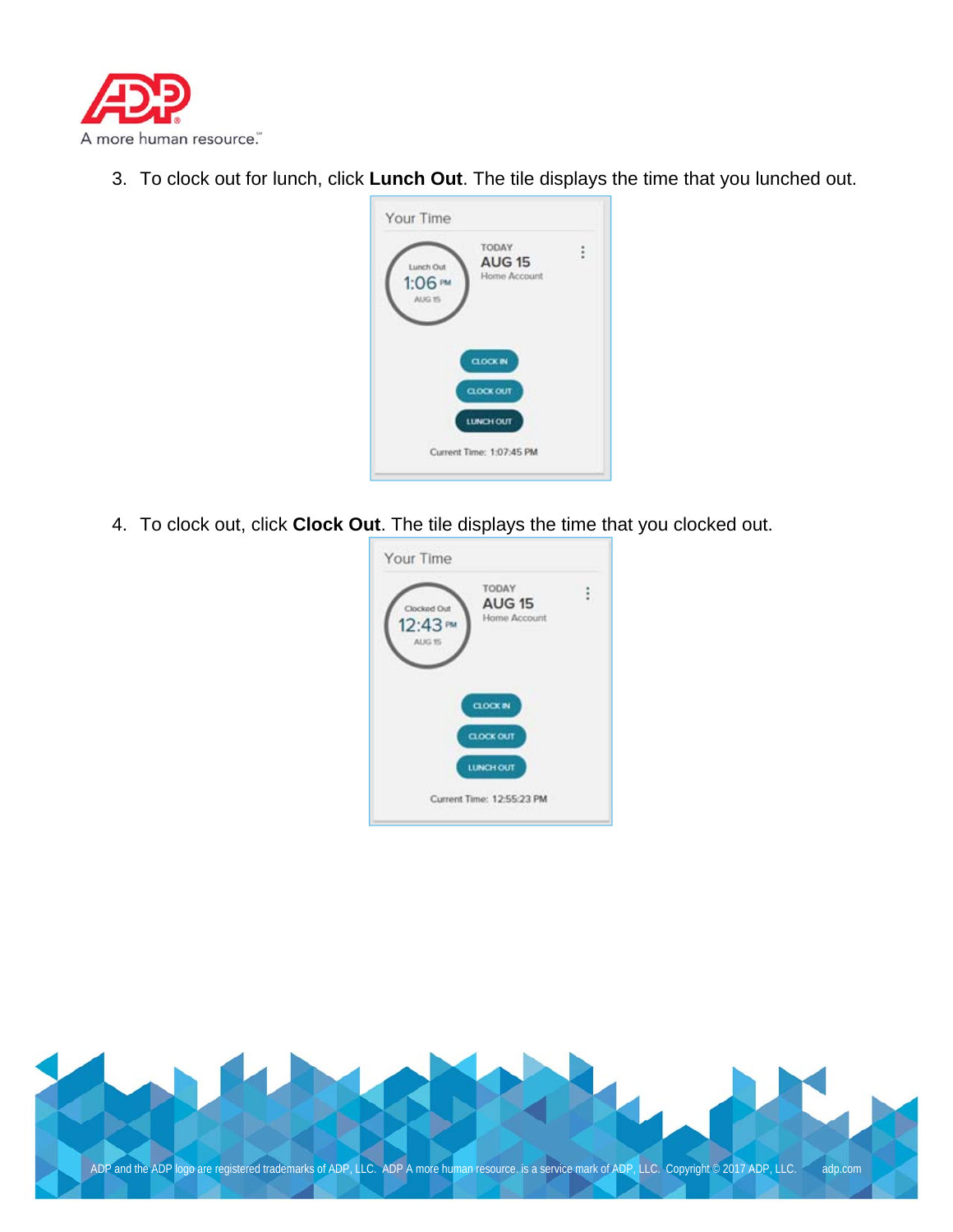

## Transferring Departments

1. In the **Your Time** tile, click the **Action** icon.

| <b>Your Time</b>                 |                             |
|----------------------------------|-----------------------------|
| <b>TODAY</b><br>SEP <sub>1</sub> |                             |
| <b>Home Account</b>              | $\rightleftarrows$ Transfer |
| <b>CLOCK IN</b>                  | • View Timecard             |
| <b>CLOCK OUT</b>                 |                             |
| <b>LUNCH OUT</b>                 |                             |
| Current Time: 11:41:20 AM        |                             |

2. Click **Transfer**.



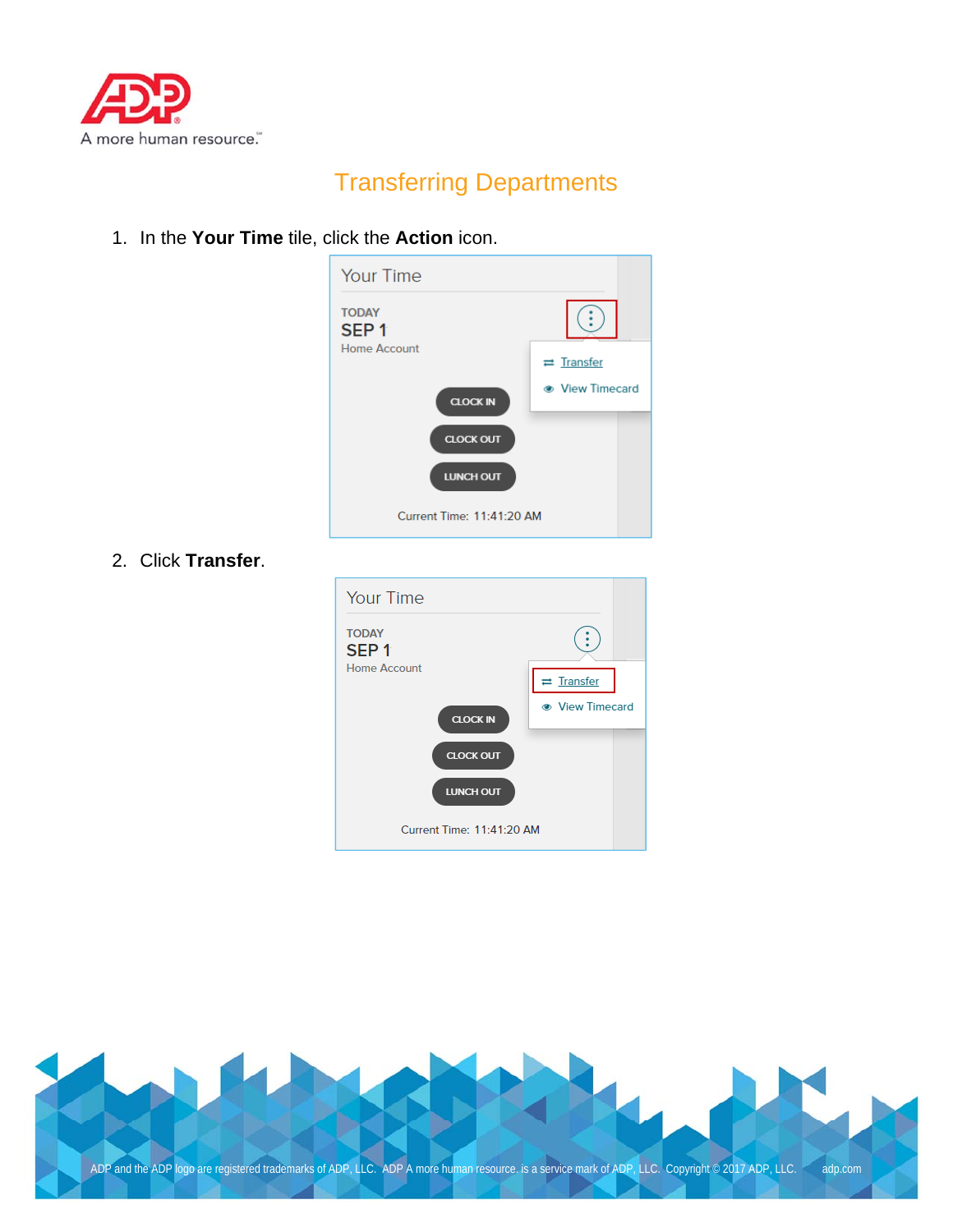

3. In the **Account** field, click the down arrow and then click **Account Transfer**.

| <b>Your Time</b>                                                                              |  |
|-----------------------------------------------------------------------------------------------|--|
| <b>TODAY</b><br><b>SEP 13</b>                                                                 |  |
| <b>Transfer</b>                                                                               |  |
| <b>ACCOUNT</b>                                                                                |  |
|                                                                                               |  |
| <b>O</b> ACCOUNT TRANSFER<br><b>CLOCK OUT</b><br><b>LUNCH OUT</b><br>Current Time: 2:54:36 PM |  |

4. Click the department.

| Q Search |                |  |
|----------|----------------|--|
| Code     | Description    |  |
| 100      | Service        |  |
| 200      | Technical      |  |
| 300      | Administration |  |
|          |                |  |
|          |                |  |
|          |                |  |
|          |                |  |
|          |                |  |
|          |                |  |
|          |                |  |
|          |                |  |
|          |                |  |

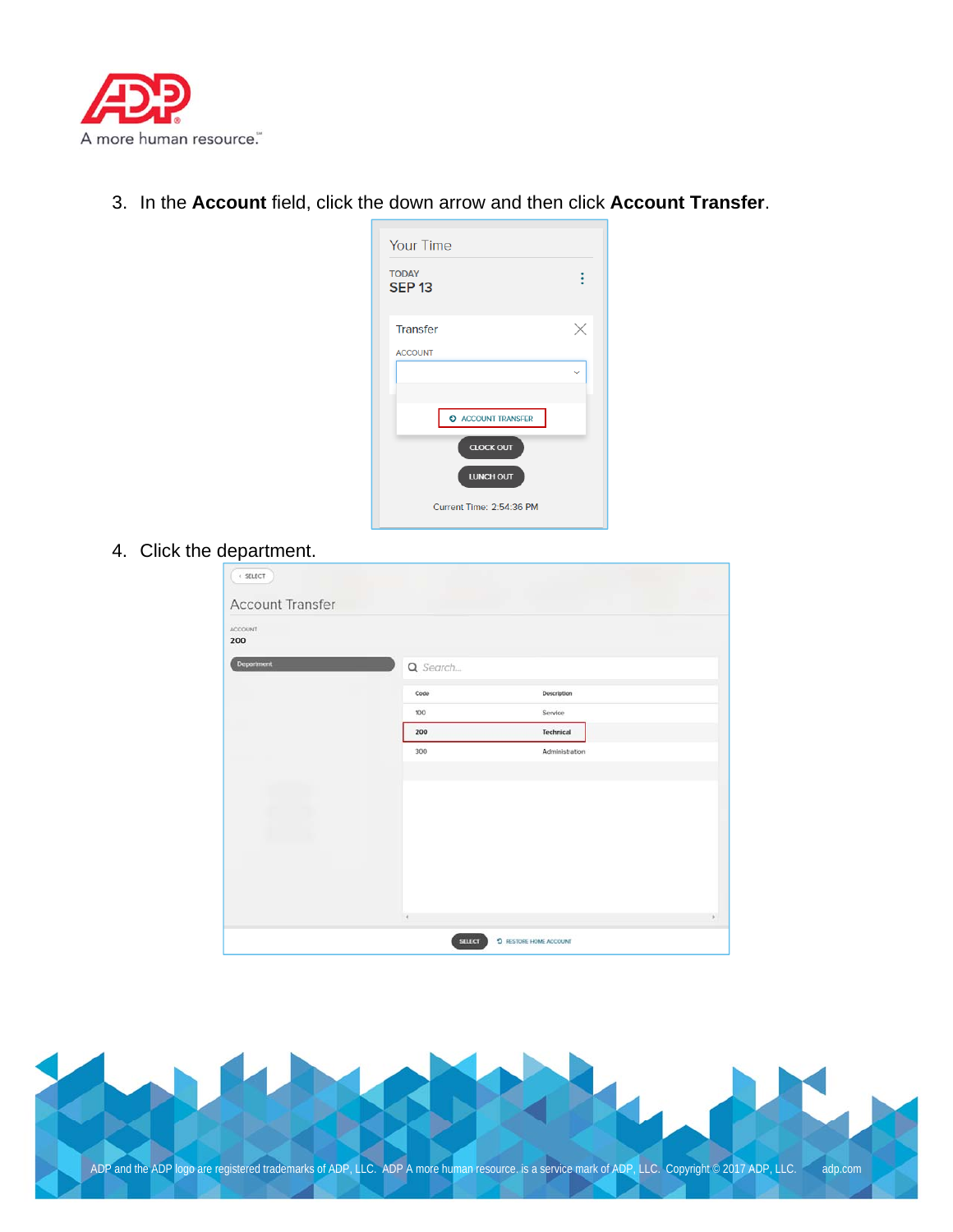

5. Click **Select**.

| < SELECT                |               |                               |  |  |  |  |
|-------------------------|---------------|-------------------------------|--|--|--|--|
| <b>Account Transfer</b> |               |                               |  |  |  |  |
| ACCOUNT<br>200          |               |                               |  |  |  |  |
| Department              | Q Search      |                               |  |  |  |  |
|                         | Code          | Description                   |  |  |  |  |
|                         | 100           | Service                       |  |  |  |  |
|                         | 200           | <b>Technical</b>              |  |  |  |  |
|                         | 300           | Administration                |  |  |  |  |
|                         |               |                               |  |  |  |  |
|                         |               |                               |  |  |  |  |
|                         |               |                               |  |  |  |  |
|                         |               |                               |  |  |  |  |
|                         |               |                               |  |  |  |  |
|                         |               |                               |  |  |  |  |
|                         |               |                               |  |  |  |  |
|                         | $\mathbf{d}$  | $\mathbf{b}$                  |  |  |  |  |
|                         | <b>SELECT</b> | <b>D</b> RESTORE HOME ACCOUNT |  |  |  |  |

6. The **Your Time** tile displays the department assignment.

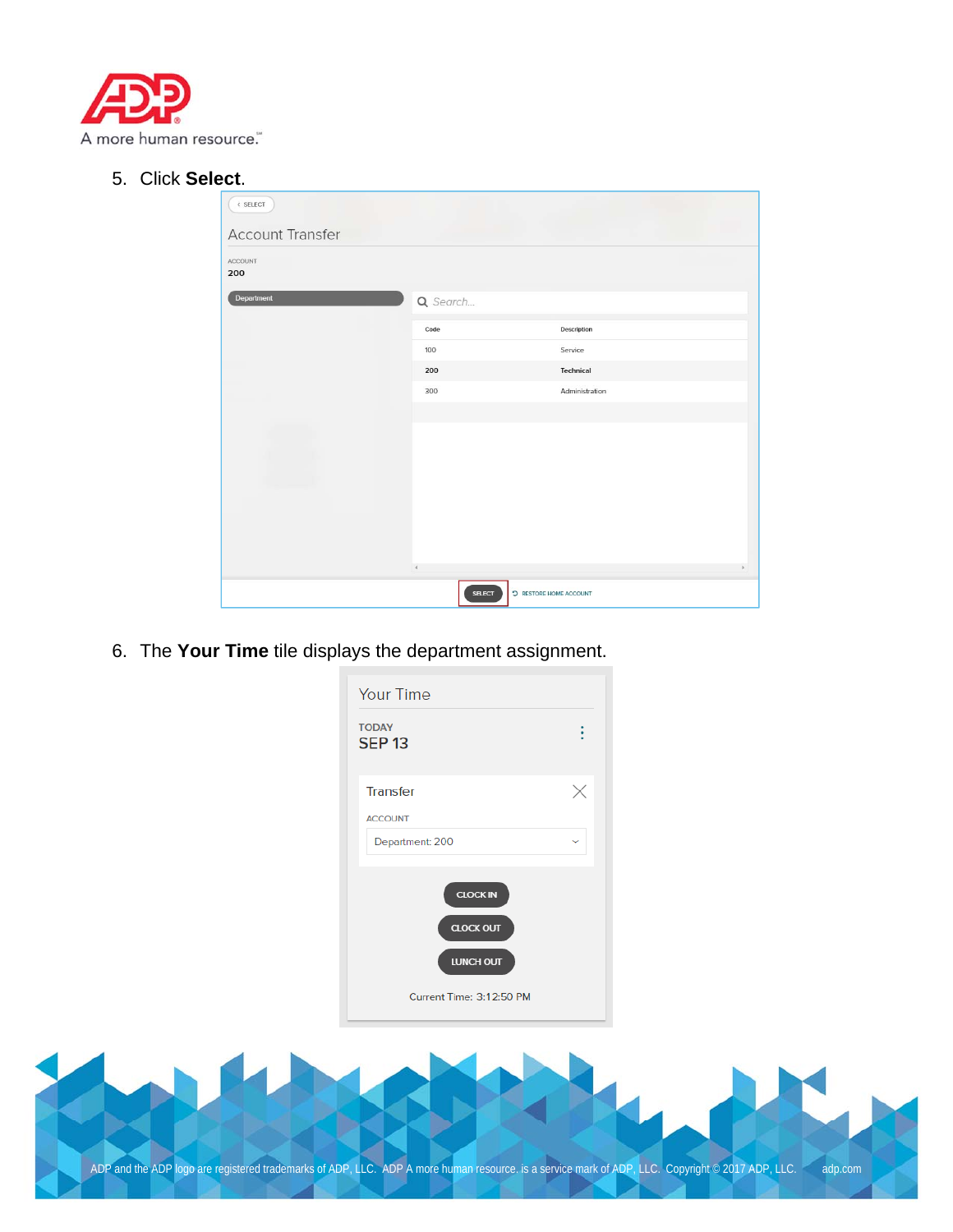

## Printing Your Timecard

1. In the **Time & Attendance** tile, click **Go to ADP Time & Attendance**.



2. On the Home page of ADP Time & Attendance, click the **My Timecard** icon.